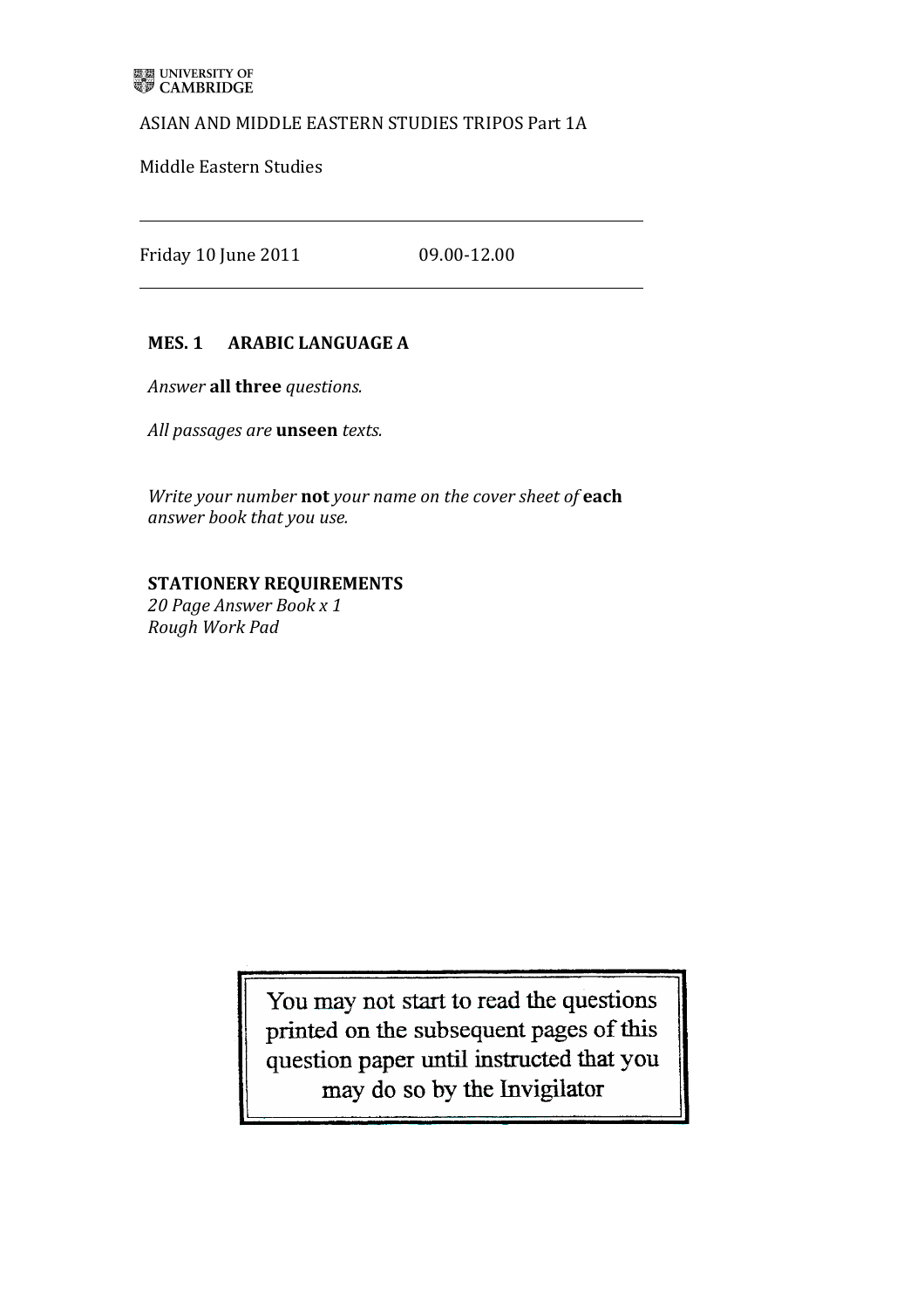1 Translate the following passage into **English**: [40 marks]

**مقتدى الصدر يعود إلى النجف بعد ٤ سنوات في إيران**

عاد زعيم الجماعة الصدرية رجل الدين الشيعي مقتدى الصدر إلى مركزه في النجف أمس بعد أربع سنوات قضاها في إيران كما أعلن مصدر في الجماعة الشيعية. وقال المصدر طالبا ألا نعلن اسمه، إن «مقتدى الصدر وصل إلى النجف مع عدد من كبار مساعديه بينهم مصطفى اليعقوبي».

وأضاف المصدر إن «الصدر موجود في بيته في منطقة الحنانة وهي من المناطق النجفية القديمة»، قائلا إن عودته «ليست زيارة، ولكن سيبقى في النجف» وقال لـ«الشرق الأوسط» عبر التلفون من النجف إن «الصدر وصل من طهران بإحدى طائرات الخطوط الجوية العراقية، وفي رحلة عادية وليس بطائرة خاصة؛ ونزلت الطائرة بمطار النجف بعد الساعة الثانية من بعد ظهر اليوم (أمس)، وتم استقباله من قبل عدد من زعماء تياره هنا»، وذكر المصدر أن «أكثرية من زعماء التيار الصدري المعروفين والموجودين ببغداد لم يكونوا مع المستقبلين».

ويبدو أن «الصدر ربما يلقي خطبة الجمعة غدا في مسجد الكوفة الذي كان والده يلقي فيه خطبه في صلاة الجمعة، وننتظر وصول الآلاف من أتباع التيار الصدري من بقية المناطق العراقية غدا ومشاركتهم في صلاة الجمعة».

| to announce | ⊾،' | leader            | زعيم⁄زعماء |
|-------------|-----|-------------------|------------|
| sermon      | ∽   | l <sub>1</sub> ne | خط/خطوط    |

ASH-SHARQ AL-'AWSAT website, 6/1/2011 (adapted)

2 Answer in **English** the questions on p. 3 about the following text about the life of Anwar Sadat: [30 marks]

ولد بقرية ميت أبو الكوم \*\*سنة ١٩١٨، وتلقى تعليمه الأول في مدرسة القرية القرآنية على يد الشيخ عبد الحميد، ثم انتقل إلى مدرسة الأقباط الابتدائية في طوخ وحصل منها على الشهادة الابتدائية. وفي عام ۱۹۳٥ التحق بالمدرسة الحربية لاستكمال دراساته العليا، وتخرج من الكلية الحربية ضابطاً وتم تعيينه في مدينة منقباد جنوب مصر.

تقدم للزواج للسيدة (إقبال عفيفي) التي تنتمي إلى أصول تركية، وكانت تربطها \*\*قرابة قريبة بينها وبين الخديو عباس، كما كانت أسرتها تمتلك بعض الأراضي بقرية ميت أبو الكوم، ولذلك عارضت عائلة إقبال زواج أنور السادات لها، لكنه بعد أن أتمّ السادات دراسته بالأكاديمية العسكرية تغير الحال وتم الزواج. تزوج للمرة الثانية من السيدة جيهان صفوت وأنجبا ثلاث بنات و\*\*ولدا.ً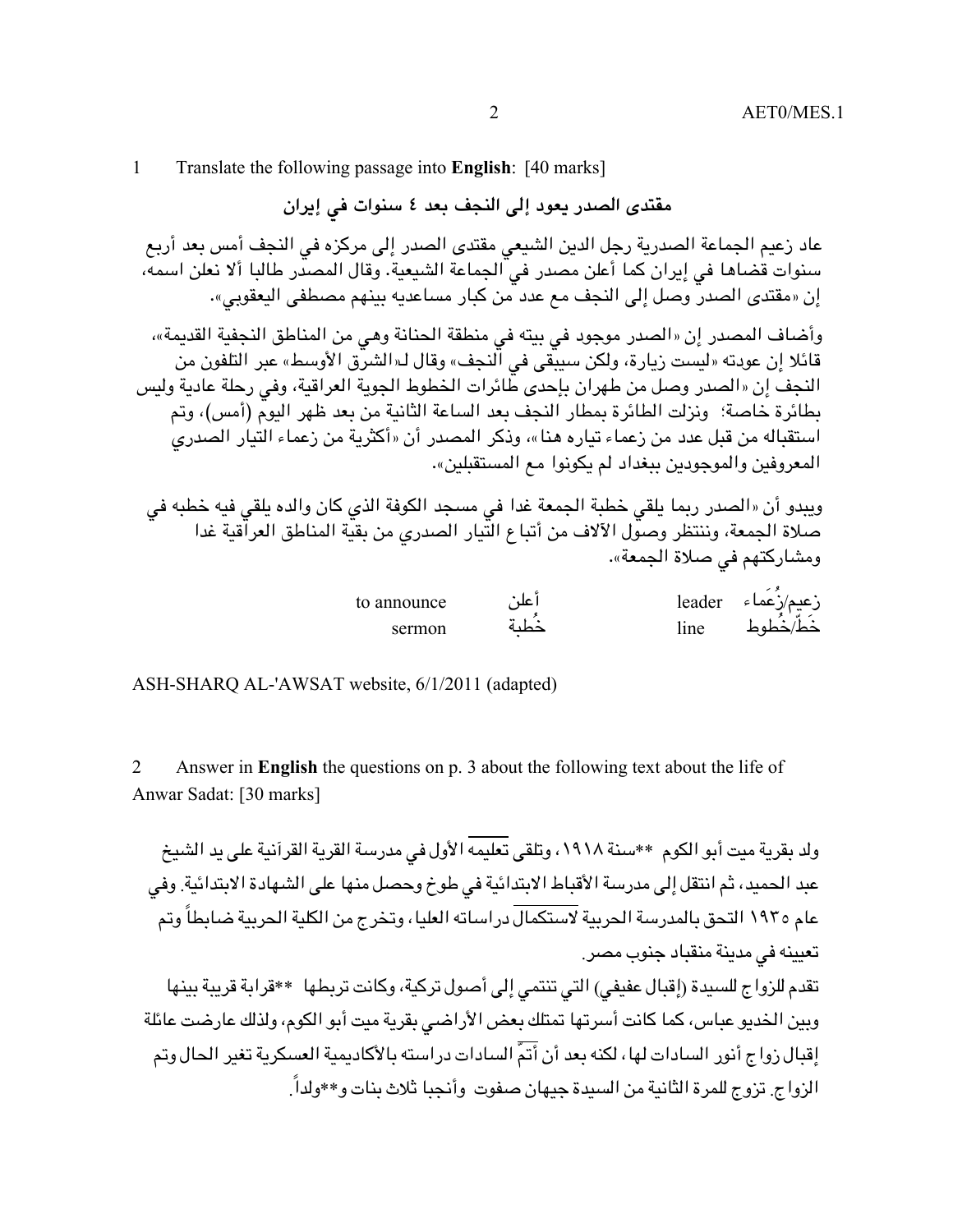شغل الاحتلال البريطاني لمصر بال السادات، كما كان يغضب من أن مصر \*\*محكومة بواسطة عائلة ملكية ليست مصرية، فتمنى أن يبني تنظيمات ثورية بالجيش تقوم بطرد الاحتلال البريطاني من مصر، فقام بعقد اجتماعات مع الضباط في حجرته الخاصة بوحدته العسكرية، وشهدت هذه الحجرة أول لقاء بين السادات وجمال عبد الناصر، ورغم إعجاب السادات بغاندي إلا أنه لم يكن مثله الأعلى بل كان المحارب السياسي التركي مصطفى كمال أتاتورك، لأن السادات شعر بأن القوة وحدها هي التي يمكن من خلالها إخراج البريطانيين من مصر، كما فعل أتاتورك في إخراج الحكام السابقين من تركيا.

|           |      | Khedive (like a king)  | حدىق |
|-----------|------|------------------------|------|
| to occupy | احتل | strength, force, power | قوة  |

http://ar.wikipedia.org/wiki/السادات) adapted)

- 1. Where was Sadat born? [1 mark]
- 2. At which institutions was he educated? [3 marks]
- 3. What did he do after finishing his education? [3 marks]
- 4. What was his first wife's family's attitude to Sadat? [4 marks]
- 5. What were the two political issues that he was preoccupied with? [4 marks]
- 6. Who was his political ideal, and why did he prefer him to Gandhi? [4 marks]
- 7. Give the **pattern** and **approximate meaning** of the overlined words. [5 words, 5 marks]
- 8. Explain the case of the double asterisked words. [4 words, 4 marks]
- 9. Give the first word of two indefinite relative clauses in the third paragraph. [2 marks]

(TURN OVER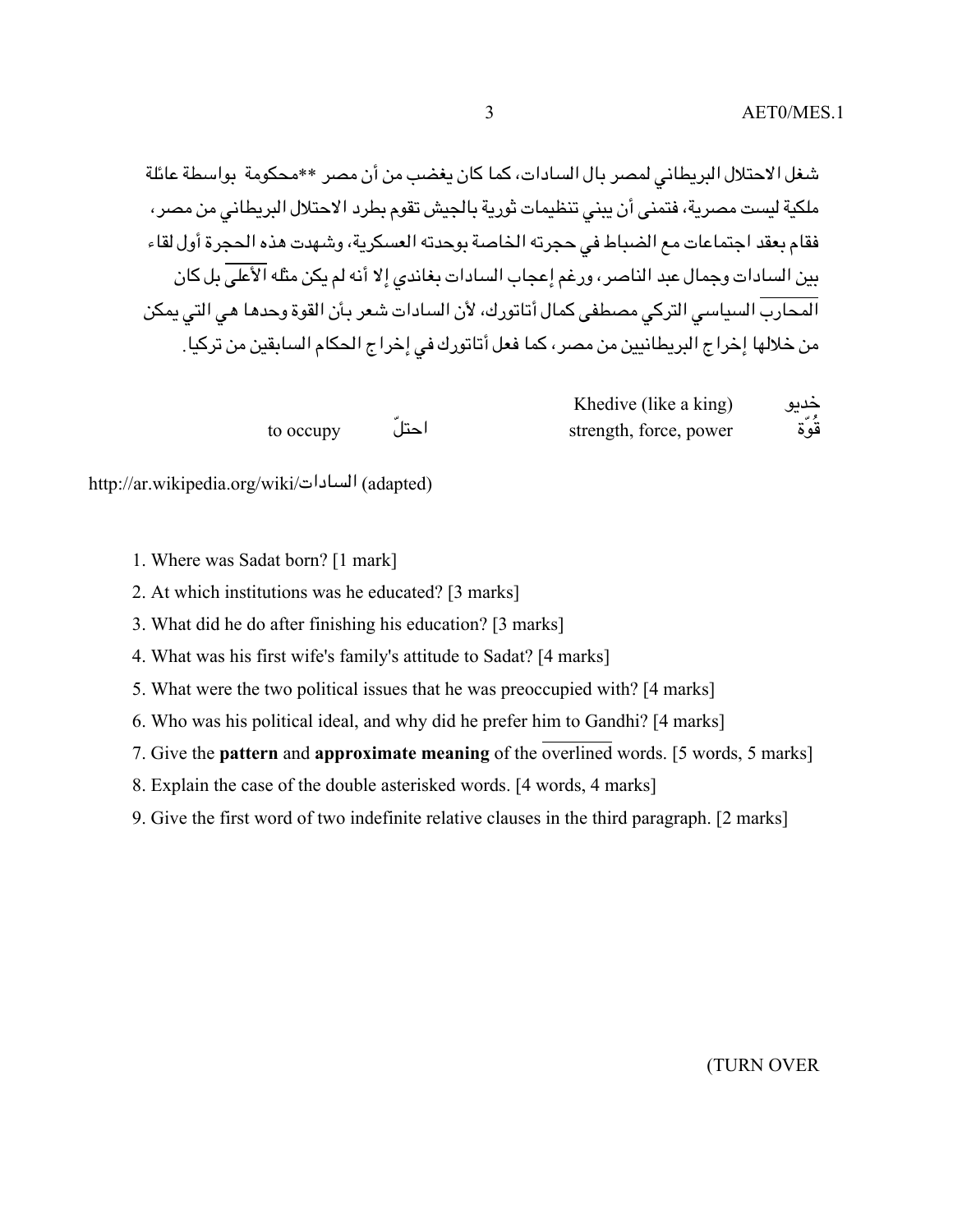3 Answer the questions below about the text on p. 5, related to Nasser's policy of مَدَع يازِنحِالا) non-alignment - with the West or the Soviet bloc) in **English**. [30 marks]

1. What did Nasser ask the ambassador for and at what point did he ask it? [4 marks]

2. What was Washington's advice? [5 marks]

3. What were the important similarities and differences between the situation then and now? [5 marks]

4. What was the difference in the response of the political leaders then and now and why? [5 marks]

5. On what occasion does Haykal tell this story, and what is its significance? [5 marks]

6. Which words or phrases mean [3 marks]:

- a) (a) copy (lines  $1 6$ ) b) as follows (ll.9 14)
- c) if possible  $(11.9 14)$  d) (a) people  $(11.15 20)$

e) (a) struggle  $(11.15 - 20)$  f) isolation  $(11.15 - 20)$ 

7. Explain the use of ف in lines 6 and 17. [2 marks]

8. What is the subject of  $\approx$  (line 6)? [1 mark]